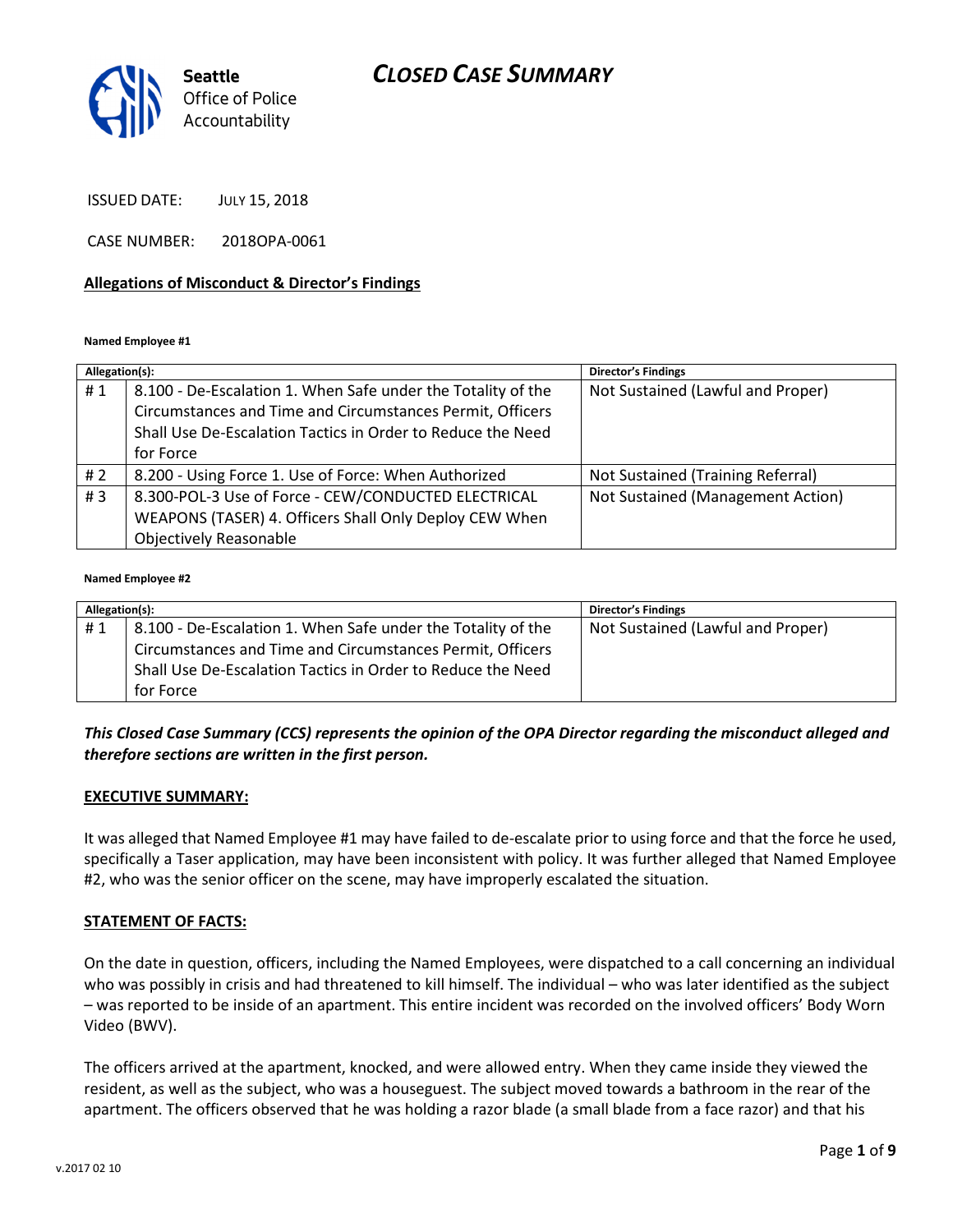

# CLOSE CASE SUMMARY

OPA CASE NUMBER: 2018OPA-0061

arm was bleeding. The subject then closed the door of the bathroom and held it shut. The officers removed the resident from the apartment and, for a period of time, tried to convince the subject to open the door. He would not do so.

The officers then began discussing team tactics and their approach to this situation. It was decided that one officer would be the contact officer and go hands-on, Named Employee #1 (NE#1) was designated as the less-lethal officer as he was equipped with a Taser. A third officer was assigned to be lethal cover. Named Employee #2 (NE#2), who was the most senior officer on the scene, stood on top of a bed so that he could view a better perspective of the incident as it unfolded. Notably, at the time of the incident, NE#1, the contact officer, and the lethal cover officer were all student officers. None of the officers notified a supervisor to come to the scene, even though the subject was technically barricaded and suicidal and, as such, a supervisor was required to be called under SPD policy.

The contact officer was able to open the door. NE#2 stated to the other officers that the subject was cutting himself and directed NE#1 to enter the bathroom with his Taser. NE#1 did so with his Taser drawn and the subject retreated to the shower and stood inside. The officers directed the subject to drop the razor blade and he did so. The officers noticed that the subject had some blood and open wounds on his arm and he was scratching at the wounds causing them to continue to bleed. The injuries were not bleeding profusely and, from OPA's review of the BWV, there was not an appreciable amount of blood either on his arm or on the ground.

NE#1 told the subject that he wanted to help him and asked him to exit the bathroom. During this time, NE#1 had his Taser pointed at the subject. The subject looked directly at the officers but was not responsive. NE#1 told the subject that he did not want to tase him. He continued to speak with the subject and told the subject that he wanted to help the subject; however, the subject did not respond and did not leave the bathroom. NE#1 asked the subject whether he would let NE#1 help him. NE#1 told the subject that if he would not, NE#1 would have to tase him. The subject was not responsive and did not move from his stationary position in the shower. After around one minute of discussion with the subject and between the officers ("are you gloved up?"), NE#1 told the subject: "I'm going to have to tase you ok…If I tase you it's going to look like this." NE#1 then performed an arc test. In response, the subject clenched his body inwards as if to receive the electrical shock. The officers told the subject to get on the ground or else they were going to tase him. During this interaction, NE#2 stated to the student officers: "he's gotta be controlled or he's gonna have to be tased."

NE#1 asked the subject once more whether he was going to let NE#1 help him. When the subject did not respond, NE#1 stated: "alright guys…" The subject then pulled the shower curtain around him to block himself from the Taser. An officer and NE#1 pulled the curtain away from the subject. He pulled his body back and moved his clenched fists up to his midsection. The subject, who was still several feet away from the officers, did not make any move towards them that was captured by the video or engage in any apparent threatening behavior towards them. NE#1 then announced "Taser," and tased the subject. The subject exclaimed in pain and fell to the ground. He was then taken into custody without further incident.

NE#1's Taser application was reviewed by his chain of command. The chain determined that the force was consistent with policy. The force was also reviewed by the Department's Force Review Board (FRB). The FRB identified that the officers failed to call a supervisor to the scene and that this was contrary to policy. However, the FRB found that the officers sufficiently de-escalated and that the Taser application was consistent with policy. Based on OPA's viewing of the video, it self-initiated this investigation.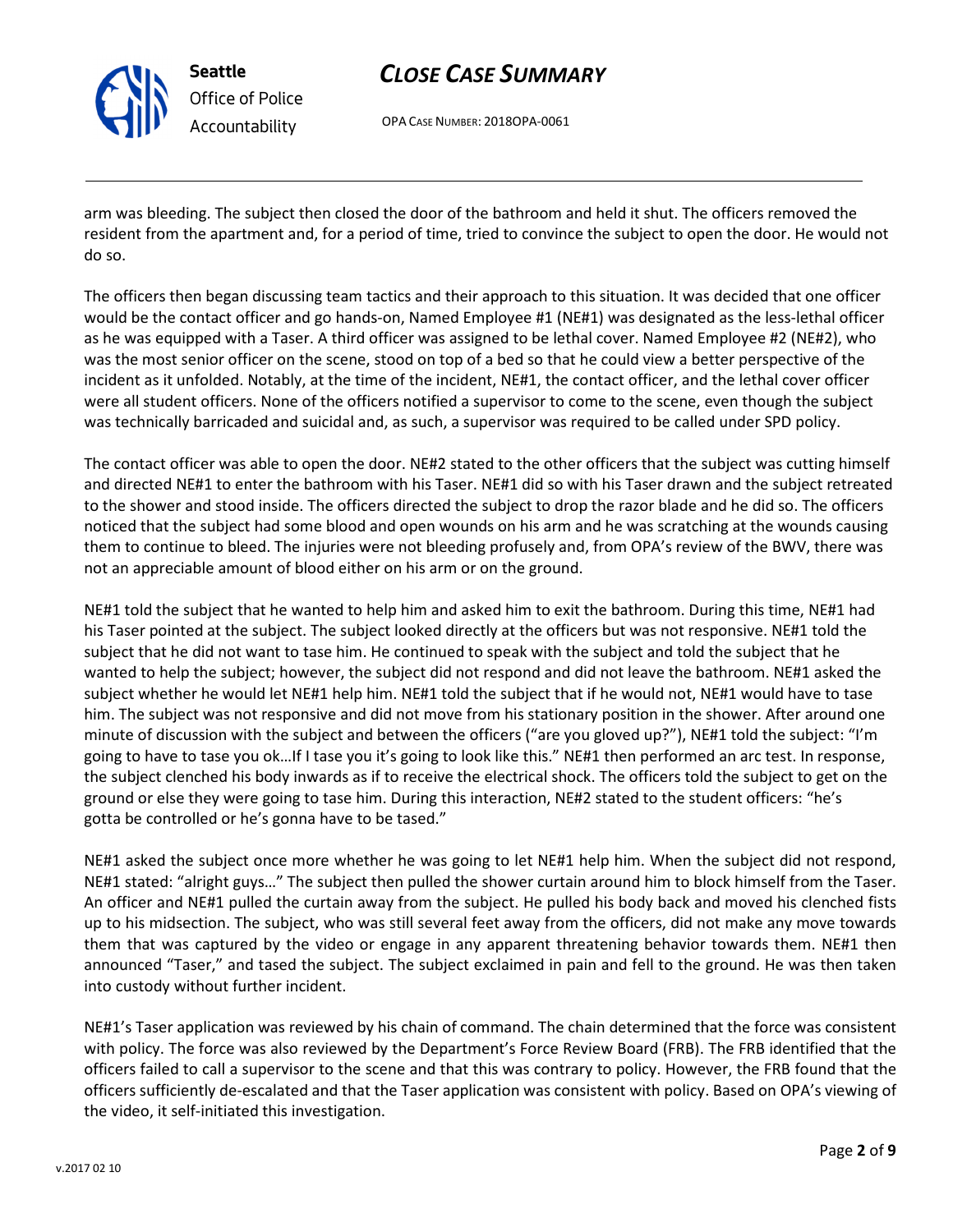

# CLOSE CASE SUMMARY

OPA CASE NUMBER: 2018OPA-0061

As part of its review of this case, OPA reviewed the documentation generated, including: the General Offense Report; the use of force statements and reviews; the BWV; and the FRB's findings. OPA interviewed both Named Employees (NE#2 twice), the contact officer, the lethal cover officer, and one other witness officer.

#### ANALYSIS AND CONCLUSIONS:

#### Named Employee #1 - Allegations #1

## 8.100 - De-Escalation 1. When Safe under the Totality of the Circumstances and Time and Circumstances Permit, Officers Shall Use De-Escalation Tactics in Order to Reduce the Need for Force

"De-escalation tactics and techniques are actions used by officers, when safe and without compromising law enforcement priorities, that seek to minimize the likelihood of the need to use force during an incident and increase the likelihood of voluntary compliance." (SPD Policy 8.100-POL-1.)

The policy further instructs that: "When safe and feasible under the totality of circumstances, officers shall attempt to slow down or stabilize the situation so that more time, options and resources are available for incident resolution." (Id.) Officers are also required, "when time and circumstances permit," to "consider whether a subject's lack of compliance is a deliberate attempt to resist or an inability to comply based on factors" such as "mental impairment…drug interaction…[and/or] behavioral crisis." (Id.) These mental and behavioral factors should be balanced by the officer against the facts of the incident "when deciding which tactical options are the most appropriate to bring the situation to a safe resolution." (Id.)

The policy gives several examples of de-escalation, which include: mitigating the immediacy of the threat to give officers time to use extra resources and to call more officers or specialty units; and increasing the number of officers on scene to thus increase the ability to use less force. (Id.) Other examples of de-escalation include, but are not limited to:

- Placing barriers between an uncooperative subject and officers;
- Containing the threat;
- Decreasing exposure to the potential threat by using distance, cover and concealment;
- Avoidance of physical confrontation unless immediately necessary to protect someone or stop dangerous behavior;
- Using verbal techniques, such as "Listen and Explain with Equity and Dignity" (LEED) to calm an agitated subject and promote rational decision making;
- Calling extra resources, including CIT officers and officers equipped with less-lethal tools; and
- Using "any other tactics and approaches that attempt to achieve law enforcement objectives by gaining the compliance of the subject.

(Id.) De-escalation is inarguably a crucial component of the Department's obligations under the Consent Decree; however, it is not purposed to act as an absolute bar to enforcing the law when necessary. That being said, where officers fail to fully de-escalate and instead act in a manner that increases the need for force and the level of force used, such conduct is inconsistent with the Department's policy and expectations.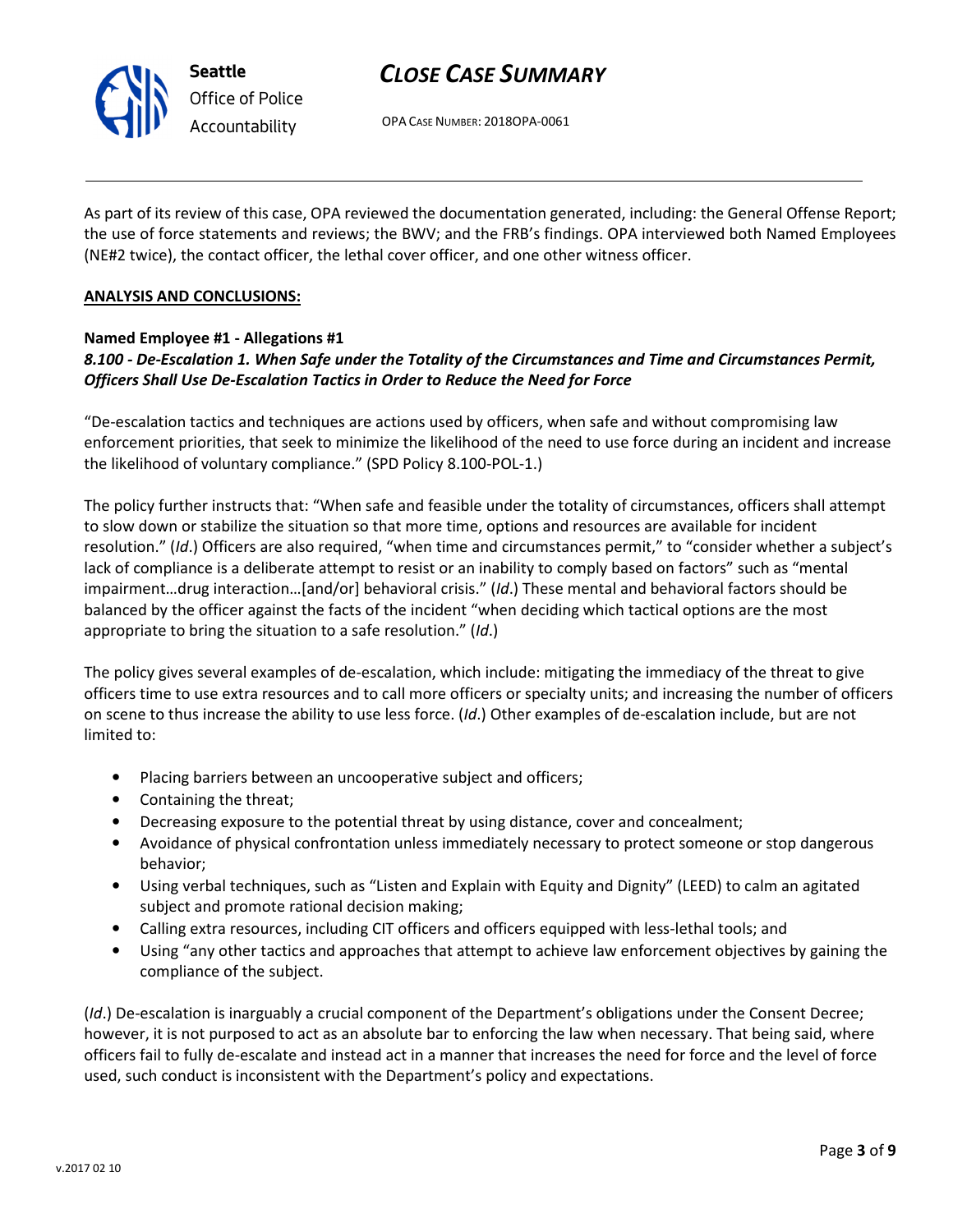

# CLOSE CASE SUMMARY

OPA CASE NUMBER: 2018OPA-0061

The officers in this case dealt with a complex and potentially dangerous situation. Of the five officers at the scene, three were student officers and two were field training officers. Moreover, the three officers that were in the bathroom were the student officers. None of the officers recognized that, as they were dealing with a barricaded suicidal subject, they were required to notify a sergeant to come to the scene. This was specifically mandated by SPD Policy 16.110-POL-5(2)(a). This error on the part of the involved officers was also noted by the FRB. The FRB indicated that the issue was caught and addressed by the officers' chain of command and that training was provided. As the matter was addressed and training was provided, OPA did not deem it necessary to investigate this issue, even though all of the officers engaged in a technical violation of policy in this regard.

That they did not notify a sergeant does not, in and of itself, cause the officers to have failed to de-escalate. Indeed, under the circumstances of this case, I find that the officers did sufficiently de-escalate and used force only when further de-escalation was no longer safe or feasible. I reach this finding for several reasons.

First, the officers largely acted consistent with Department training and tactics. In these types of scenarios, officers are trained to establish a less-lethal contact team. (Advanced Tactics Training: 2017 Small Team Tactics, at pp. 82- 85.) Training recommends at least three officers be part of the team (less-lethal operator, lethal cover officer, and arrest/contact officer). The Department also provides training on the roles and responsibilities of each member of the team. Included in these roles and responsibilities are that the officers will: "form a deployment plan in relation to exigency"; "establish a contingency plan"; and "position team members [and] communicate in place." (Id. at pp. 82-83.) Essential to this tactic is communication and effective teamwork between officers. (Id. at p. 82.)

Department training on de-escalation further emphasizes a "team-tactics approach to CIT incidents." (Id. at p. 77.) It directs officers to "emphasize contact/cover concepts…," to "cover teammates from threats," and discusses "how team tactics enhance[s] changes of de-escalation." (Id.) Again, like the training concerning the utilization of a lesslethal contact team, the de-escalation training accentuates the use of teamwork by instructing officers to: "exercise command"; "communicate"; and "coordinate." (Id. at p. 78.)

As discussed above, the involved officers engaged in tactical discussions prior to entering the bathroom. They assigned roles consistent with their team-tactic training and utilized a less-lethal contact team. They engaged in team work by communicating and coordinating their actions. This is different than other cases that OPA has evaluated where officers have failed to engage in any tactics or have made unilateral decisions without consulting fellow officers that elevated the potential force.

Second, all of the officers, but predominantly NE#1, engaged in substantial verbal de-escalation efforts. Notably, the contact officer repeatedly tried to communicate with the subject through the bathroom door while it was still closed. When it was opened, NE#1 engaged with the subject for several minutes before using force – telling the subject that he wanted to help him, asking the subject to leave the bathroom, and trying to convince the subject to cooperate. These attempts were unsuccessful and the subject was unresponsive and largely non-verbal. All of the officers used verbal techniques consistent with LEED and did not, as OPA has experienced in other cases, simply issue repeated commands with a raised voice and heightened tone.

Third, prior to using force, NE#1 warned the subject several times that he was going to tase him if he did not cooperate and let the officers help him. He conducted an arc test, which NE#1 (and the other officers) viewed as deescalation. I note that I do not necessarily agree with the Department that an arc test constitutes de-escalation.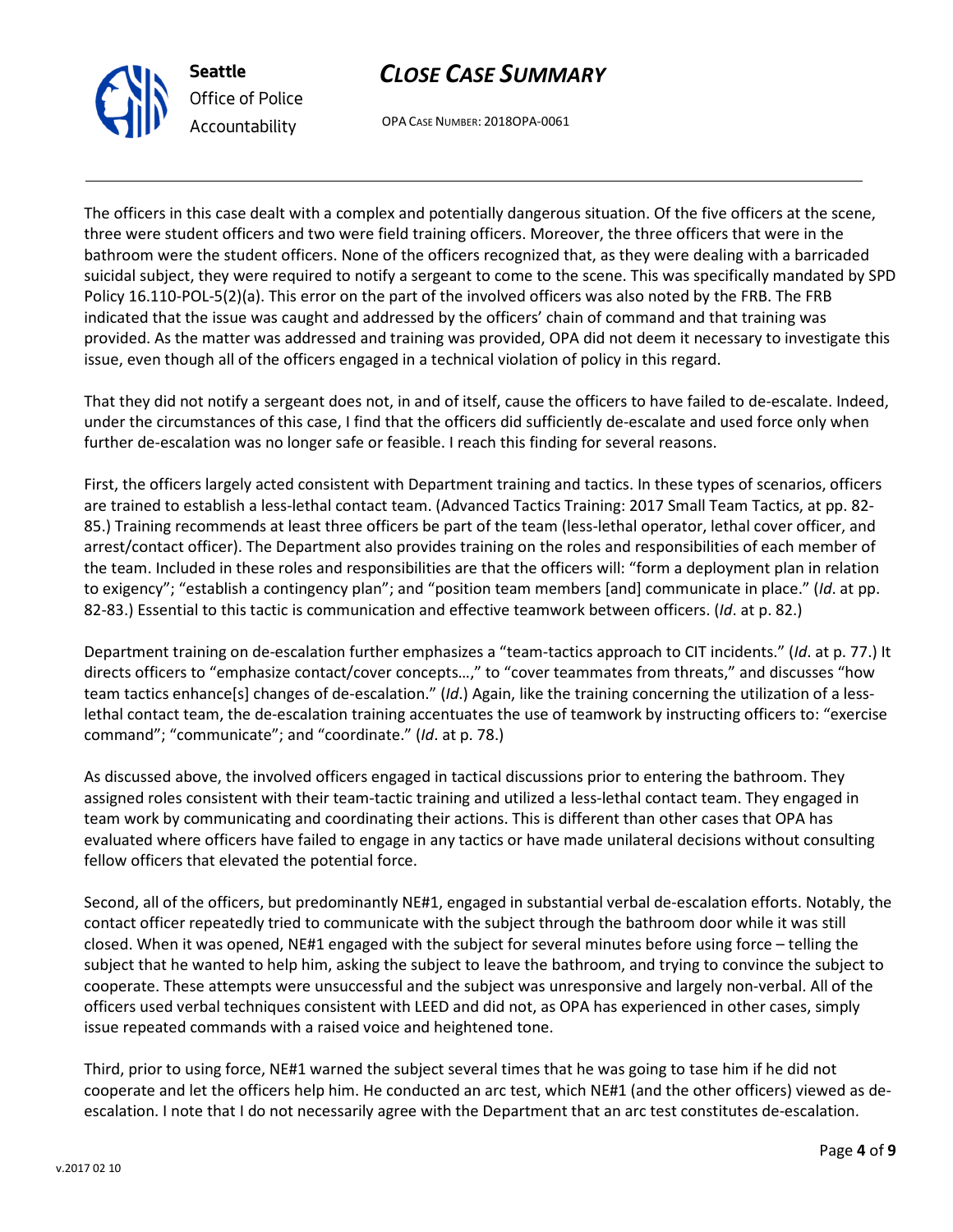

# CLOSE CASE SUMMARY

OPA CASE NUMBER: 2018OPA-0061

Instead, it appears to be an attempt to frighten a subject into compliance. While this may ultimately lessen the need to use force, it seems counter-productive to the whole purpose of the de-escalation policy. Indeed, while NE#1 acted with good intentions when he conducted the arc test and I believe that he was trying to de-escalate by doing so, it served to do the opposite and agitated the subject.

Through all of this, the subject did not cooperate and did not leave the bathroom. He remained in the shower with the razor at his feet and while injured. As all of the officers explained, while time, distance, and shielding was their goal, it would have been problematic to exit the bathroom and leave a known suicidal subject alone with a weapon. As such, while NE#1 certainly could have made more distance between himself and the subject (as was recognized by the FRB), I do not think it was safe or feasible to leave the bathroom given the totality of the circumstances.

At that time, I believe that it was appropriate to use force to take the subject into custody. As discussed below, I do not necessarily agree that the optimal force was the Taser. I instead believe, as NE#2 opined, that it would have been most desirable to quickly go hands-on and remove the subject from the bathroom. However, this does not alter my belief that the officers properly de-escalated prior to using force and, when force was used, further deescalation was no longer safe or feasible.

For these reasons, I recommend that this allegation be Not Sustained – Lawful and Proper.

### Recommended Finding: Not Sustained (Lawful and Proper)

### Named Employee #1 - Allegation #2 8.200 - Using Force 1. Use of Force: When Authorized

SPD Policy 8.200(1) requires that force used by officers be reasonable, necessary and proportional. Whether force is reasonable depends "on the totality of the circumstances" known to the officers at the time of the force and must be balanced against "the rights of the subject, in light of the circumstances surrounding the event." (8.200(1).) The policy lists a number of factors that should be weighed when evaluating reasonableness. (See id.) Force is necessary where "no reasonably effective alternative appears to exist, and only then to the degree which is reasonable to effect a lawful purpose." (Id.) Lastly, the force used must be proportional to the threat posed to the officer. (Id.)

At his OPA interview, NE#1 stated that, at the time he tased the subject, he perceived that the subject was "starting to get more and more agitated." NE#1 described that, immediately prior to using the Taser, the subject "started to get that stance to where he looked like he was getting ready to come out of the bathroom. I mean, come out of that shower, and he was getting ready to come at us." NE#1 recounted that the subject began to "lean" out of the shower, had his fists "balled," and appeared ready to come out of the shower, and it appeared to NE#1 that an "attack was imminent."

NE#1 stated that the force application was purposed to "save" the subject's life and to get him some "help." He believed the force to be reasonable as "it prevented further harm to [the subject]" and "also prevented additional officers from being harmed." NE#1 stated that the force was necessary because had the officers "went hands on with him in that small, small area, the officers in there, and probably [the subject], would end up getting hurt, getting seriously injured, just trying to get him, trying to take him into custody." NE#1 further told OPA that he did not believe that he had any reasonable alternatives to using the Taser. Lastly, NE#1 opined that the force was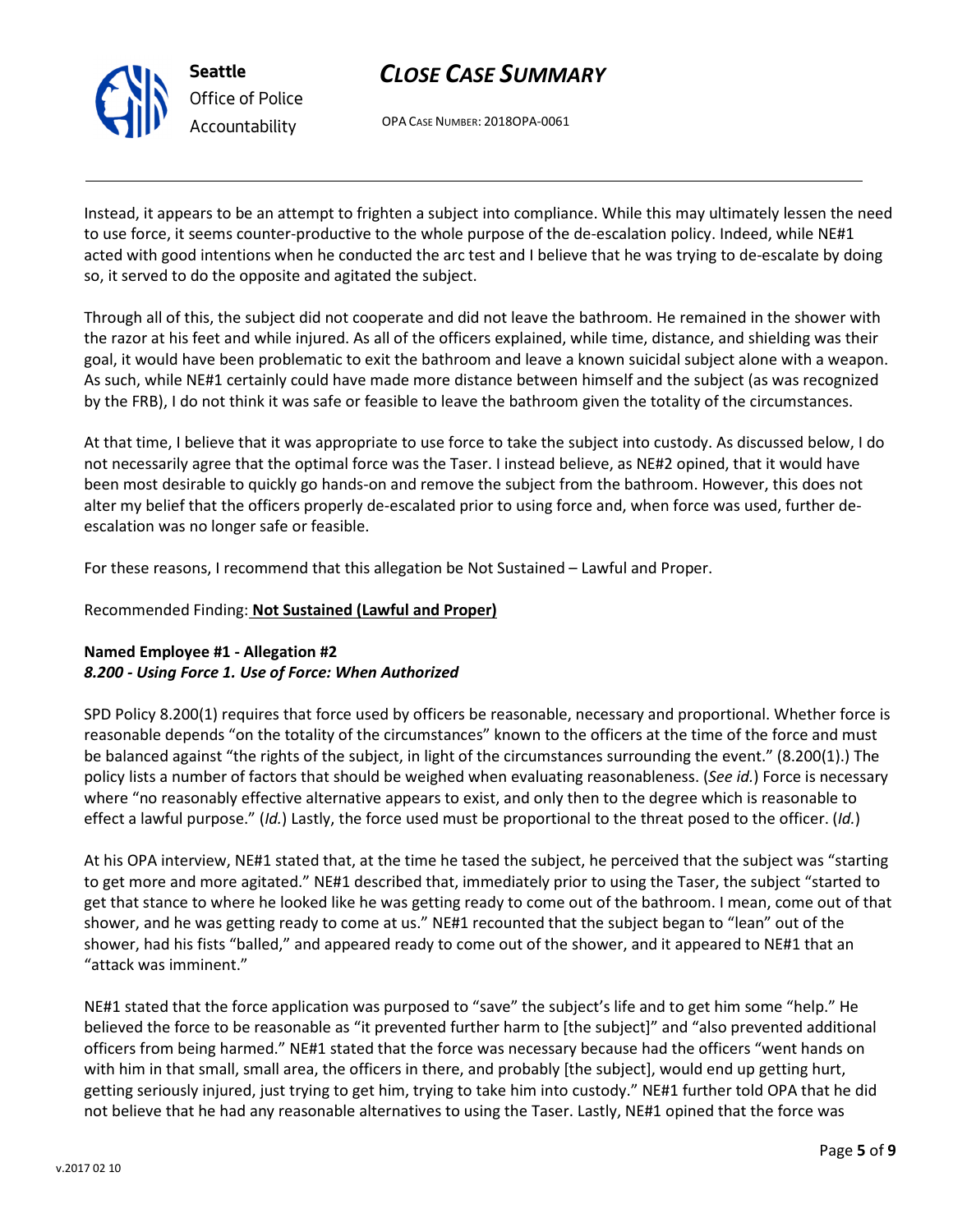

# CLOSE CASE SUMMARY

OPA CASE NUMBER: 2018OPA-0061

proportional because they could not use OC spray in that small area and "the only other option would to be go hands on with him and risk getting hurt, or just use the Taser." This, however, goes to reasonableness and necessity and does not address how the level of force used was proportional to the threat that the subject was alleged to have presented to NE#1 and the other officers.

Indeed, this is where my concern lies. In my opinion, NE#1 failed to provide a compelling explanation for proportionality, either at his OPA interview or in his force paperwork. He contended that he thought the subject appeared aggressive and that a physical altercation could be imminent, but that is simply not borne out by the BWV. From OPA's review of the video, there is no indication that the subject ever leaned or took a step towards the officers in the moments before the Taser was used. Moreover, while his fists were balled, they became so after the arc test and apparently because the subject was tensing himself to be tased and feel physical pain. Further, while the subject had, at one time, possessed a small razor blade, he dropped it well before he was tased.

The Ninth Circuit has recognized that, based on "[t]he physiological effects, the high levels of pain, and foreseeable risks of physical injury" attendant with Taser usage, Tasers represent "a greater intrusion than other non-lethal methods of force." Bryan v. McPherson, 630 F.3d 805, 825 (9th Cir. 2010). As such, it follows that NE#1 was required to sufficiently articulately proportionality to justify this greater intrusion. In the absence of a clearer and more robust description by NE#1, I do not see the imminent threat of harm either to the officers or to the subject, himself, at the time of the force. As such, I do not see proportionality and, thus, I tend to believe that the force was inconsistent with policy.

That being said, and while I have serious reservations about the force used in this case, I do not recommend that this allegation be Sustained for several reasons.

First, I recognize that the entirety of NE#1's chain of command and the FRB believed that this force was consistent with policy. While I am not bound by this determination and predominantly disagree, it remains persuasive

Second, given what I perceive to be the permissiveness of the Taser policy – particularly the second prong, I conclude that the Taser application fell within the bounds of what the policy deems "objectively reasonable." It seems logically inconsistent to find the Taser application Not Sustained - Lawful and Proper under SPD Policy 8.300- POL-3, while issuing a Sustained finding under SPD Policy 8.400(1). This is a larger problem that I perceive with the Taser policy and one that is addressed more fully below.

Third, I genuinely believe that NE#1 acted in good faith in this case and thought that the force he used was reasonable, necessary, and proportional under the circumstances. I note that this was a heightened situation where NE#1 was required to make a quick decision as to what force he was going to use and where no supervisor was present. Further, even if I deemed his reporting and recounting of the incident to be incomplete in certain regards, I found him thoughtful. Indeed, his incident appeared to have strongly affected him. For example, he told OPA that, after this incident, he almost turned in his Taser and that he viewed this as a learning experience.

That NE#1 learned from this situation is, in my mind, more important than a Sustained finding and more impactful than any discipline that could be meted out. For this reason and even though I believe the force to have likely been out of policy, I issue NE#1 the following Training Referral.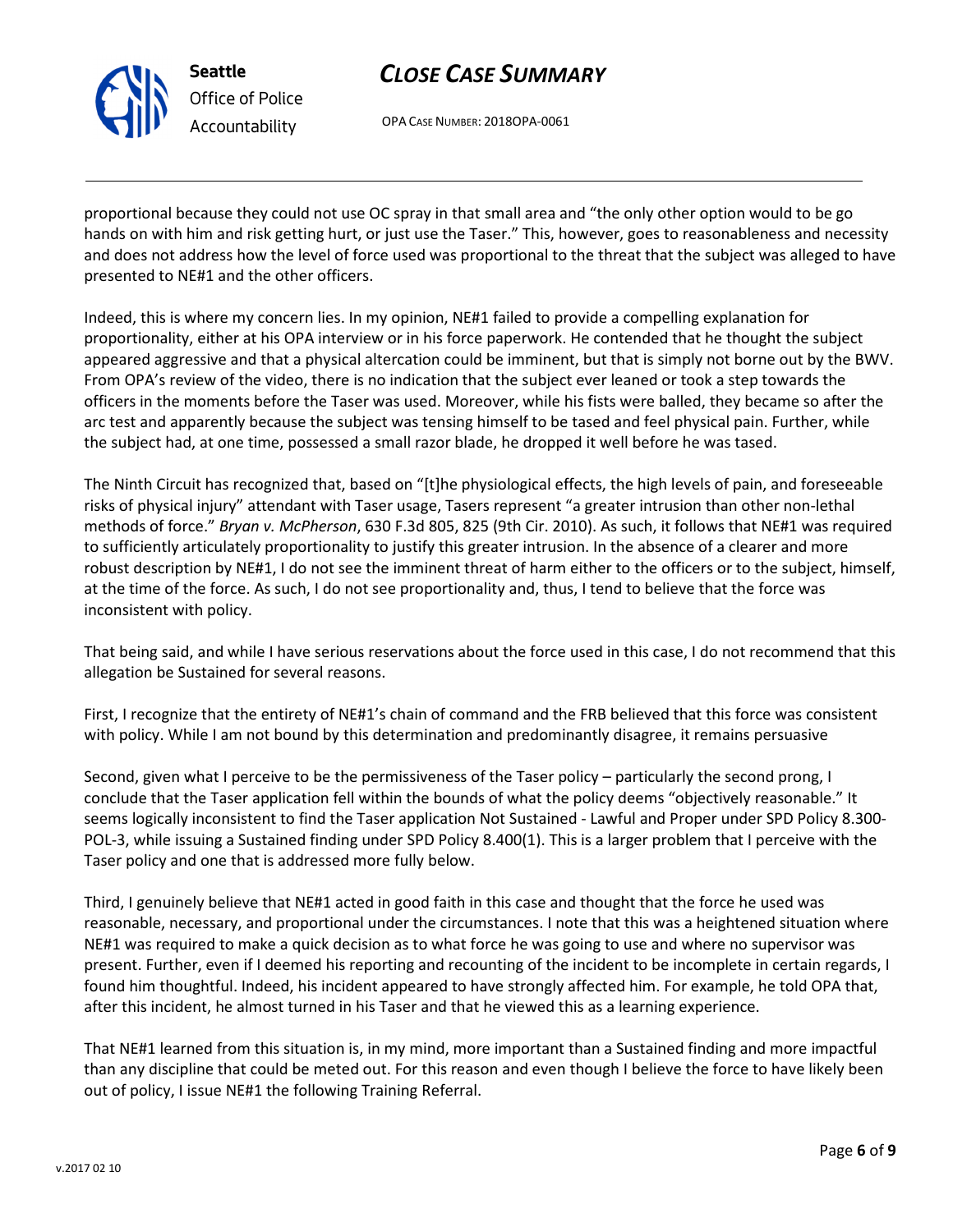

# CLOSE CASE SUMMARY

OPA CASE NUMBER: 2018OPA-0061

• Training Referral: NE#1's chain of command should discuss this incident with him. The chain should specifically counsel NE#1 to more clearly and articulately set forth why the force he uses is proportional, particularly where the force is a Taser application. He should also review and receive additional training concerning the Department's force policies (SPD Policies 8.000 and 8.200) and force reporting policies (SPD Policy 8.400). Lastly, he should receive additional training concerning the elements of the Taser policy and when the application of a Taser is appropriate from the Training Unit. This retraining and associated counseling should be documented and this documentation should be maintained in an appropriate database.

### Recommended Finding: Not Sustained (Training Referral)

### Named Employee #1 - Allegation #3 8.300-POL-3 Use of Force - CEW/CONDUCTED ELECTRICAL WEAPONS (TASER) 4. Officers Shall Only Deploy CEW When Objectively Reasonable

SPD Policy 8.300-POL-3 concerns the use of Tasers. The policy mandates that Tasers may only be used when objectively reasonable, and refers to SPD Policy 8.000. (See SPD Policy 8.300-POL-3(4).) The policy specifically delineates two scenarios in which Taser use is appropriate: first, "when a subject causes an immediate threat of harm to the officer or others"; or second, "when public safety interests dictate that a subject needs to be taken into custody and the level of resistance by the subject is likely to cause injury to the officer or to the subject if hands on control tactics are used." (Id.) Notably, the policy is silent on the use of Tasers on fleeing subjects. (See id.)

As discussed above, NE#1 contended that his Taser application was justified under both prongs of the policy. First, he believed that the subject's actions – specifically, the subject's movements right before the Taser application – represented an immediate threat of harm to the officers. NE#1 further asserted the subject's scratching of his open wounds on his wrists presented an imminent threat of harm to the subject's health. Second, he also contended that his Taser application was appropriate because the subject had not complied with their orders, was largely unresponsive, and NE#1 was concerned that were he to go hands on with the subject, it could cause officers and the subject to suffer injury.

With regard to the first prong of the Taser policy, I do not agree that the subject presented an imminent threat to the officers or, at the time he was tased, to himself. That being said, due to the breadth of the second prong of the Taser policy, my concerns are immaterial. NE#1 was certainly able to articulate that harm could have occurred were he to go hands-on with the subject. Indeed, based on my experience with this policy, this standard can be satisfied in virtually every case. This is worrisome as by allowing under the second prong of the policy such a wide expanse of situations in which Tasers can be used, it permits a relatively high level of force to be applied in potentially inappropriate situations.

In a prior case, 2017OPA-0318, I issued a Management Action in which I recommended that the Department amplify its Taser training in multiple areas. Most relevant to this case, I asked that the Department provide: clearer guidance as to what constitutes an imminent risk of harm justifying use of a Taser; and more explicit explanations of what constitutes the "public safety interests" that are referenced in the second prong of the Taser policy and what conduct is sufficient to meet the requisite "level of resistance" from the subject. It is unclear whether the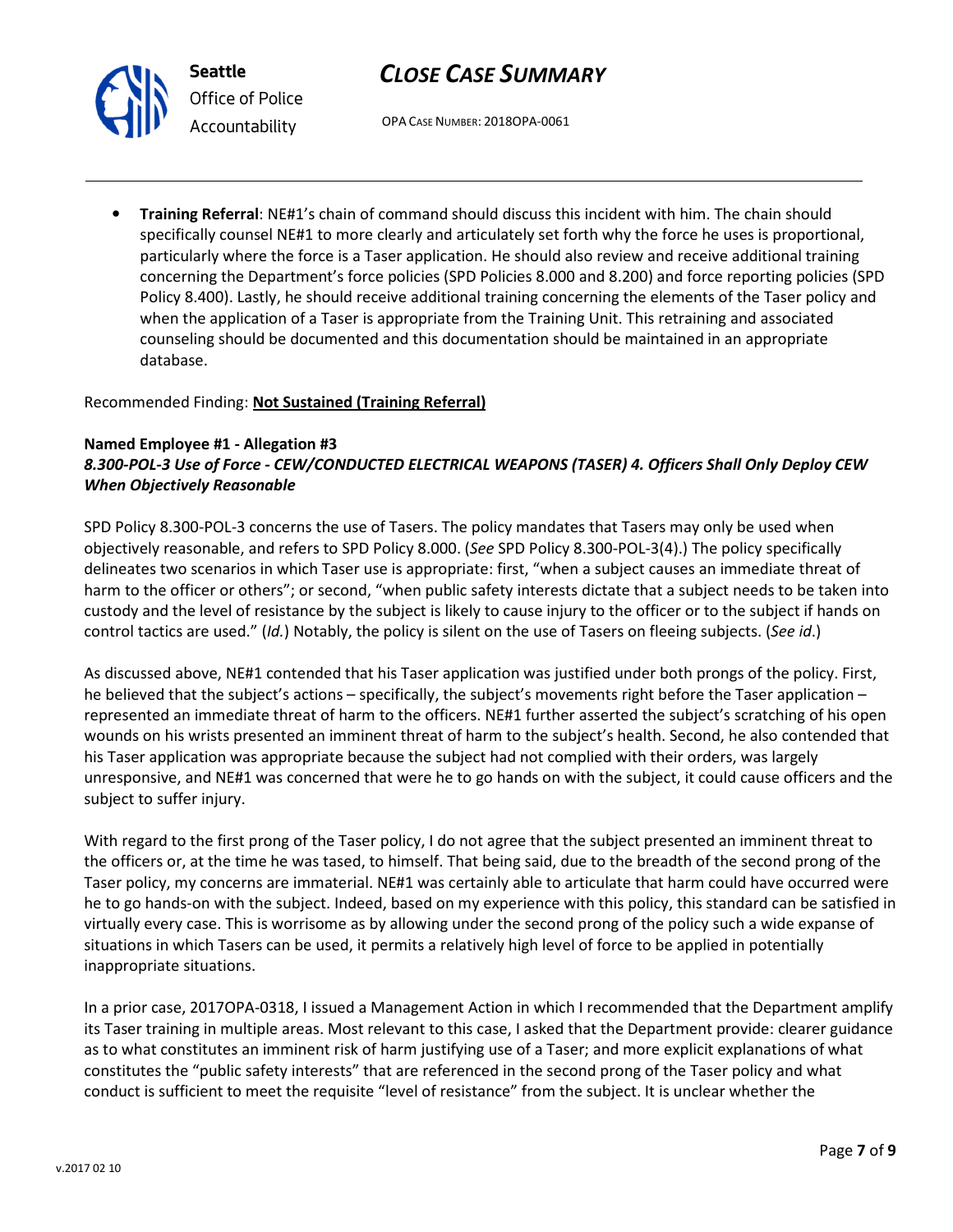

# CLOSE CASE SUMMARY

OPA CASE NUMBER: 2018OPA-0061

Department has accepted OPA's recommendations and instituted these modifications. If not, I herein renew that recommendation.

I further recommend that the Department consider the interplay between SPD Policies 8.200 and 8.300-POL-3 and the possible confusion that having both of these policies may causr. I suggest that the Department consider why it needs SPD Policy 8.300-POL-3, as opposed to simply requiring that all Taser applications be reasonable, necessary, and proportional, like any other use of force. It is unclear what the purpose of the "objectively reasonable" standard set forth in this policy is. It also somewhat unclear, at least for OPA, whether a Taser application is deemed consistent with SPD Policy 8.200 if it satisfies SPD Policy 8.300-POL-3, or whether both tests must be met for the force to be consistent with policy.

Lastly, to the extent the Department believes that both policies are necessary, I ask the Department to evaluate whether the second prong of SPD Policy 8.300-POL-3 is too permissive. As explained above, it is OPA's belief that it is and OPA is concerned that it could serve to justify Taser applications in inappropriate situations.

### Recommended Finding: Not Sustained (Management Action)

#### Named Employee #2 - Allegation #1

### 8.100 - De-Escalation 1. When Safe under the Totality of the Circumstances and Time and Circumstances Permit, Officers Shall Use De-Escalation Tactics in Order to Reduce the Need for Force

During his OPA interview, the contact officer stated that NE#2's statement that "he's gotta be controlled or he's gonna have to be tased" caused the contact officer to speed up his decision-making and made him perceive the situation as more urgent. As such, it was alleged that NE#2, through his statements, may have violated the Department's de-escalation policy.

NE#2 told OPA that, at the time he made the statement, the subject had just dropped the razor blade. NE#2 believed that more veteran officers would have then immediately moved in and taken the subject into custody. However, the younger officers did not act and NE#2 believed that they were freezing up ("condition black"). NE#2 indicated that he was trying to communicate to the officers that they needed to handle the situation before it went any farther. NE#2 did not believe that his statement had any impact on NE#1's decision on when to tase the subject. NE#2 did not even perceive that NE#1 reacted to what he said. NE#1 confirmed with OPA that he did not hear the statement. As such, it follows that the statement did not affect NE#1's decision-making and cause him to escalate the situation.

NE#2 stated that the officers, and most notably NE#1, spent a significant amount of time trying to de-escalate the subject and to gain the subject's compliance. NE#2 stated that these attempts were unsuccessful. NE#2 acknowledged that the officers could have backed out of the bathroom and, thus, used time, distance, and shielding. He further acknowledged that there was no risk that the subject was going to escape from the bathroom. However, NE#2 stated that this was complicated by the fact that the razor was still at the subject's feet and that he had shown a willingness to use it to harm himself. He stated that there was also a risk in going hands-on in the bathroom given the presence of the razor, the confined quarters, and the possibility that the bathroom floor could be slippery. For these reasons, NE#2 did not believe that any further de-escalation was safe or feasible.